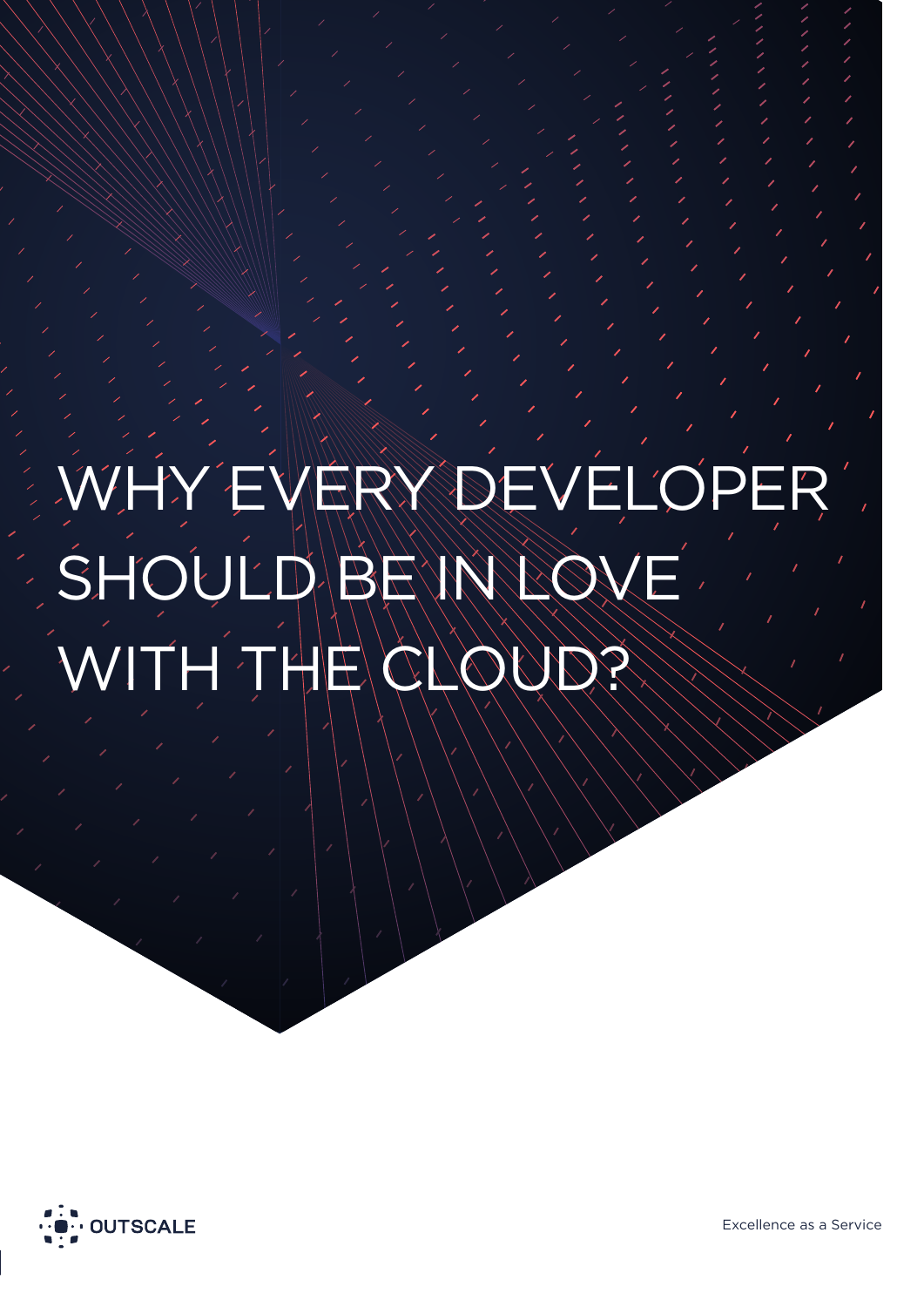## Introduction

The development of business applications is anything but an easy job, but someone's gotta do it. And as any development professional will tell you, anything that can make the oft-tedious, time-intensive development process easier is a godsend. The cloud does just that.

Today, we're going to take a close look at where cloud computing fits into the application development process. By the end of our discussion, you'll realize the same thing we have. That is to say, you'll understand precisely why every developer that's worth their salt should use the cloud.

## Why Is The Cloud a Superior Development Environment?

It's understandable that many developers are resistant to the idea of moving their work into the cloud. There's a certain degree of comfort in knowing that your code lives on systems that are under your control. This is especially true when your livelihood depends on that code.

Here's the thing, though - a developer's livelihood also depends on productivity and efficiency. Cloud computing offers significant enhancements to both. The workflow benefits it provides are more than enough to justify the purported loss of control.

Moving development entirely into the cloud allows for the integration of coding, test, and build systems. This has the potential to make coding cycles far more efficient. There's also the matter of continuous integration - with both the development and compilation environment closely tied together on a flexible cloud infrastructure platform, integrations can take place seamlessly and automatically without the developer ever having to worry about deploying hardware or the infrastructure layer.

Testing, too, becomes much faster. Developers no longer need to wait for hardware deployments in order to test their applications. Instead, they can simply deploy ready-made development environments whenever they require them. No need to fill out any forms, and no need to wait for a server to show up in the data center.

Deploying test infrastructure is a key aspect of the development workflow, and anything that introduces friction into the testing process reduces the speed of iteration. From unit testing to stress testing, the cloud provides unbeatable flexibility. If you needs a hundred servers for a few hours to stress test an app, it can be done with a simple script, and you'll only pay for what you use.

Lastly, by moving development into the cloud, the deployment process becomes a breeze. There's no longer any need to worry about an application not working when it hits a production environment that's radically different from your own - you keep your environments consistent and predictable.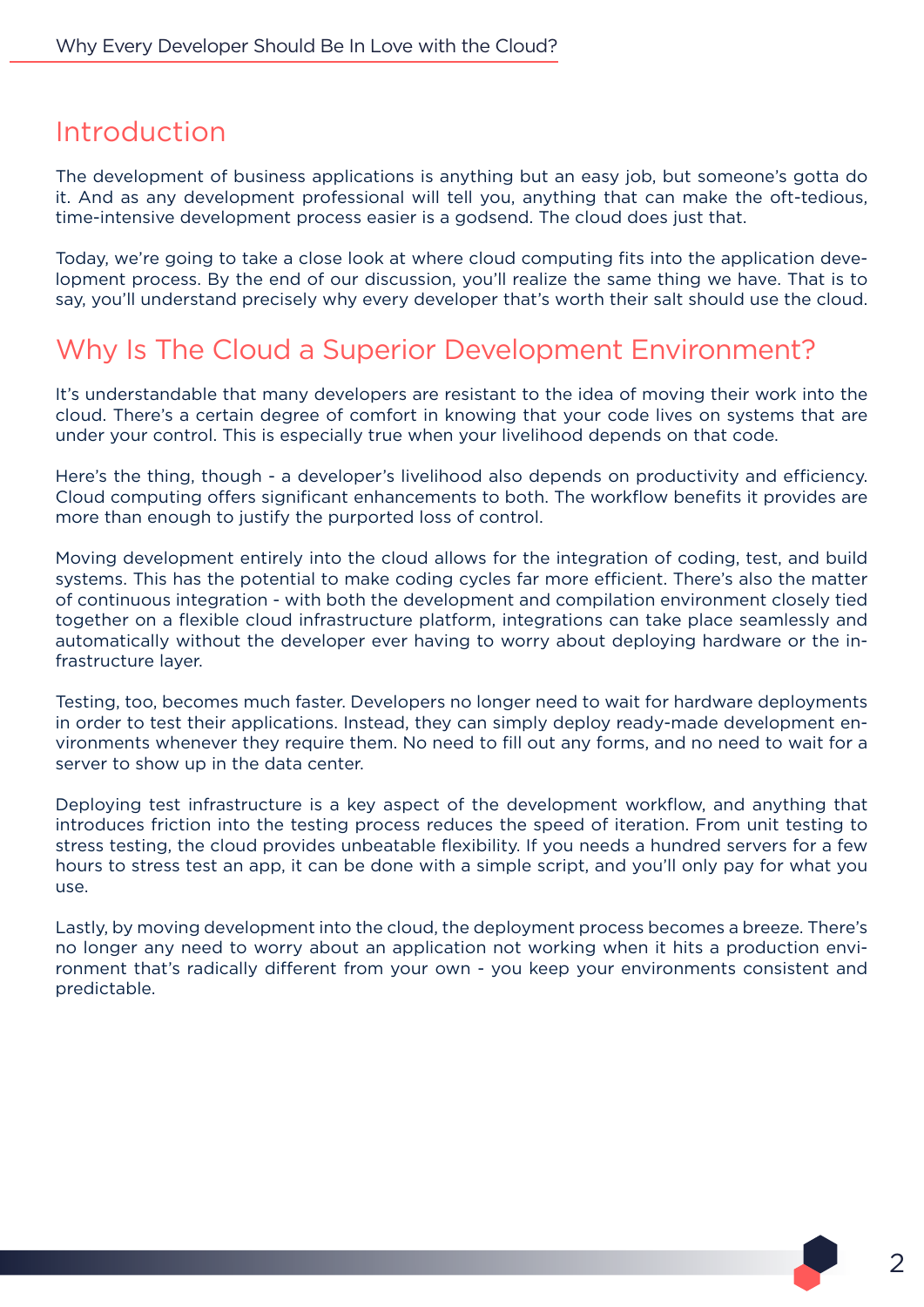Maintaining a centralized and consistent development environment also makes it far easier for developers to collaborate with one another - even if they aren't in the same building or country. Consider, for example, the open-source world's love affair with GitHub; essentially an SaaS version control system that enables collaboration on software projects which might otherwise be dogged by management complexity.

If you want a more concrete idea of how much more efficient the cloud makes the development process, thee Evans Data Cloud Development Survey found that cloud platforms can reduce overall development time by almost 12 percent, and 38 percent of developers said cloud development introduced time savings of up to 20 percent.

Not bad, right?

It isn't just a matter of efficiency, either.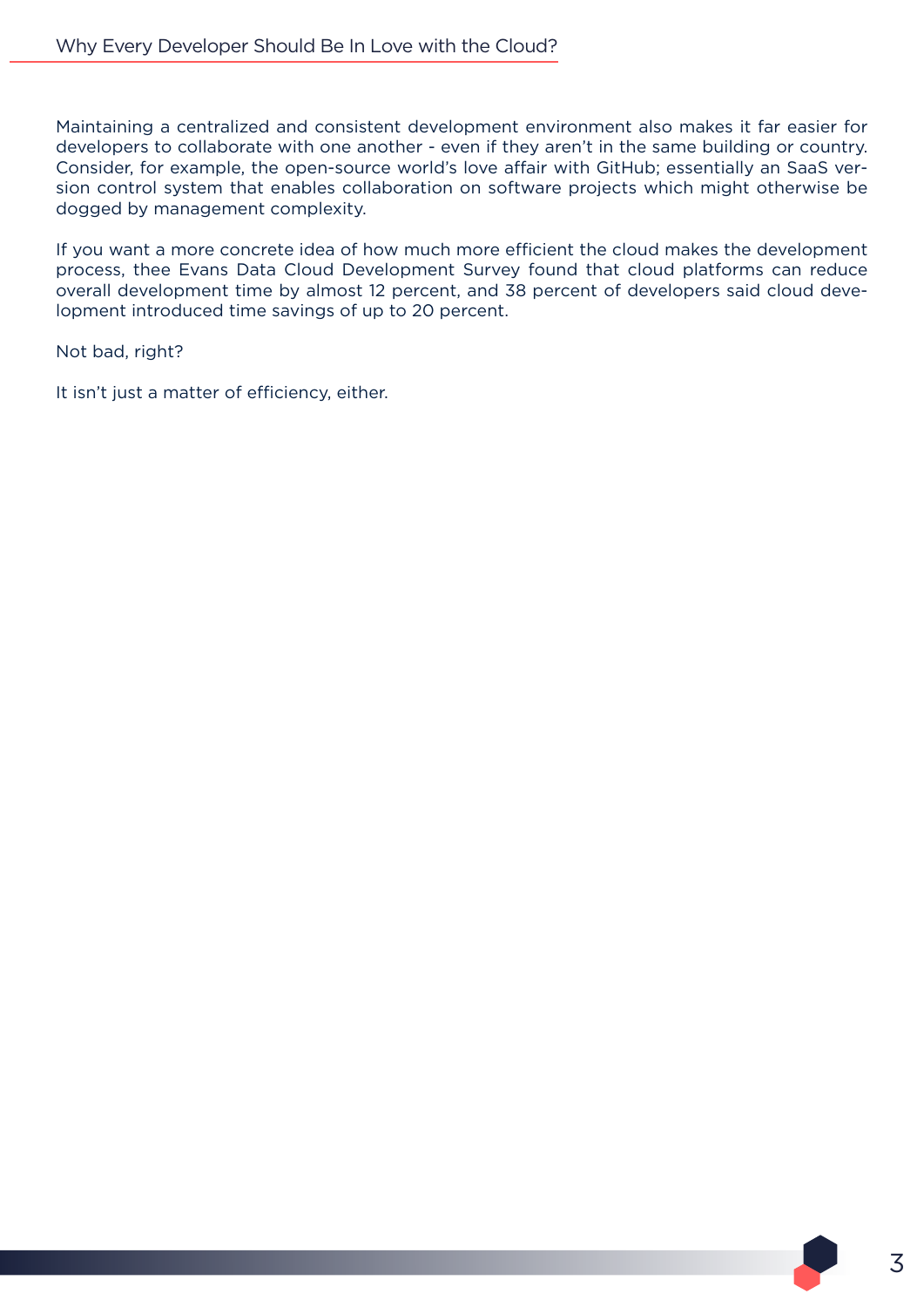# Optimizing Application Development And Management Can Lead To 50% Cost Reduction

For modern IT-dependent businesses, the cost of cloud development and management is significant. Between provisioning, infrastructure management, and the facilitation of business operations, one's organization is bound to chafe under large capital and operational expenditures.

Case in point: ADM consumes 34% percent of most IT budgets.

The good news is that if you know what you're doing, this cost can be significantly reduced - and with minimal effort, at that. According to a recent report from Gartner, businesses that optimize their app development and management have the potential to cut ADM costs in half. Cloud platforms are a key technology for such optimization.

Though ADM is an iterative process, businesses are frequently hampered by technical debt and ROI requirements tied to historical ADM investments. IT lifecycle phases tend to be slow, the result of an unwillingness to move forward and the technical difficulties of doing so. This in turn drives up ADM costs far more than is necessary.

For greater efficiency and reduced costs, businesses must eliminate legacy applications and abandon complex architecture in favor of modern development and deployment paradigms.

IaaS and SaaS offer the perfect means to do so.

Cloud platforms naturally reduce up-front infrastructure costs, in addition to presenting positive effects on Total Cost of Ownership. There are other benefits, as well - faster iteration, the avoidance of future legacy issues, and the ability to develop and deploy in response to changing operational needs. In other words, business agility.

And for those of you who still aren't convinced that the cloud is the way to go, beware - your employees may well make the choice for you. It's called Shadow IT, and its here to stay - in response to perceived inefficiencies in legacy applications, employees are adopting cloud solutions outside the purview of management. Clearly damaging from a security perspective, but nevertheless an indication that businesses need to better optimize their development and management processes.

Otherwise, employees will look for alternatives under their own initiative.

By moving to the cloud, businesses and their IT department gain scalable infrastructure with low capital costs, enjoy greater control over the deployment and management process, and have access to ADM-relevant metrics that help generate insight into application development, deployment, and management. All of this can, in turn, be used to further streamline operations.

Additionally, SaaS deployments are significantly less expensive than enterprise-size deployments in in-house data centers and office desktops, lowering the cost of iteration, innovation, and agility.

4